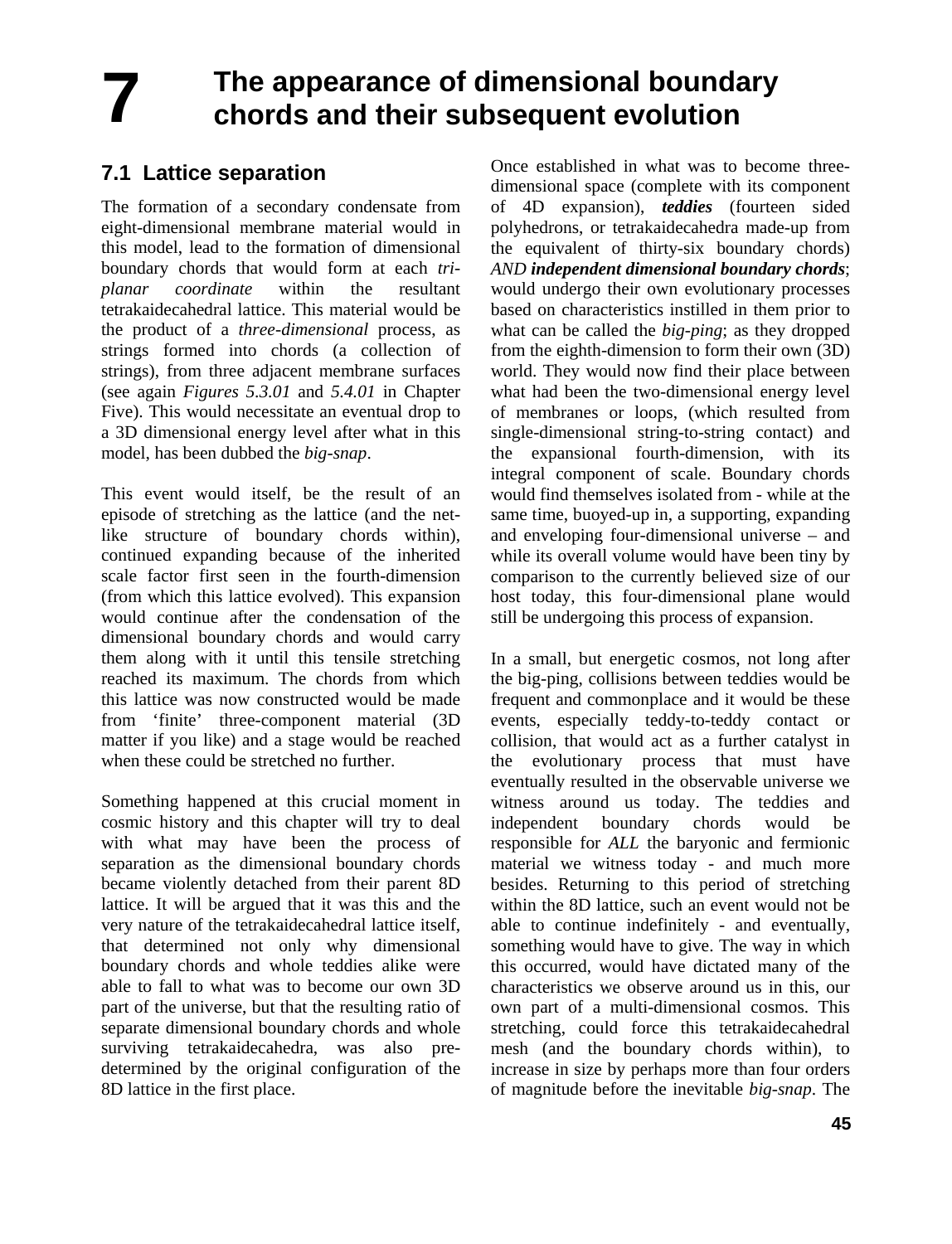reason for this choice will become apparent later, but has everything to do with the observed difference between the average size of the electron shell and that of the nucleus. When this 'snap' does occur, boundary chords and complete or whole tetrakaidecahedra (teddies) will become detached, as their previously inter-connected mesh breaks down.

The nature of the tetrakaidecahedron is such, that there is the possibility of a direct relationship between the ratio of resultant (3D) independent boundary chords *(IBCs)*, to whole surviving teddies *(WSTs)*; because of the way that these bodies are able to 'stack' together (with absolutely no free space between them). In a tetrakaidecahedral-type lattice such as that described here, each and every teddy is touching (or is connected to) fourteen other teddies – but these are what might better be called *teddy volumes* and not just the boundary chords that outline them. In most instances, these boundary chords are actually 'shared' by adjacent volumes and this makes any description that little bit harder.

### **7.2 Build-units**

Within such a scenario, it would be helpful if we could come up with a *build-unit* that is able to provide a viable ratio of *WSTs* to *IBCs* and use this as the basis of constructing a lattice of almost infinite size; (infinite in the sense that we are looking for a quantity of whole surviving teddies that correspond to all the protons and neutrons in our universe). We need therefore, to look at combinations of tetrakaidecahedra on a small scale that can be stacked together effectively in order to produce a lattice of near infinite proportions – and this is no easy task. We need to arrive at a situation that results in the spontaneous breakup of the 8D lattice into both independent boundary chords *AND* whole surviving teddies and we require the ability to hypothetically build this from scratch. What has been apparent is that when stacking such *build-units* together, we need to avoid 'doubling-up' the boundary chords as we join these units together or at the very least, arrive

at a configuration that minimalises this effect. We also need to isolate what is to become the *whole surviving* teddy and this would seem best achieved by burying it within a surrounding number of *teddy volumes*. The lattice is required to stretch during its evolution and the greater the separation between *WSTs* the better – while at the same time, keeping build-unit-to-build-unit contact to a minimum. This has been tried with several tetrakaidecahedral configurations and out of what became the three finalists; two were rejected because of both a lack of stacked *WST* separation and the fact that an awful lot of boundary chords also became doubled-up in the process (see *Figure 7.2.01* below).



*Figure 7.2.01 Two tetrakaidecahedral 'build-unit' configurations that were rejected because of a lack of adequate WST separation; a frequent 'doubling-up' of boundary chords and a complicated face to face stacking arrangement.*

The first of these produced a 'group of nine' configuration, very reminiscent of what is known as a *body centred cubic lattice*; which just happens to be one of the basic crystal forms. This was the first choice because of its simplicity, but it produces a complicated stacking arrangement and *WST* boundary chords that are shared with teddy volumes from another *build-unit*. The group of fifteen also shown in the above figure, compounded both the sharing of chords and this face to face stacking arrangement. What seemed to be the out and out winner was the third of these configurations. This incorporated the 'group of fifteen's ability to use all fourteen of the *WSTs* faces and, with the addition of a further twelve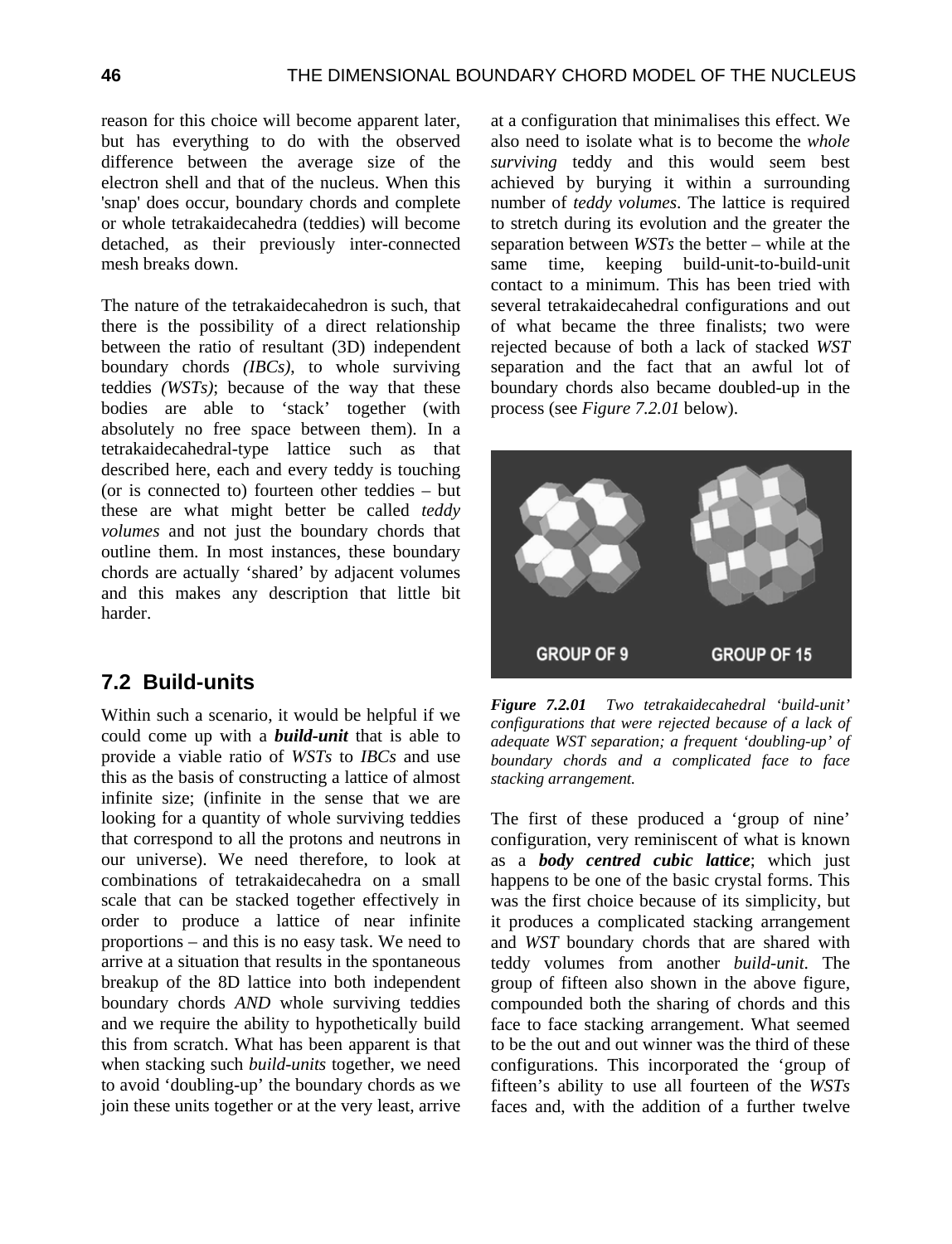teddy volumes both minimized the doubling up of boundary chords and provided a simple face to face stacking arrangement (see *Figure 7.2.02* below).



*Figure 7.2.02 A grouping of twenty-seven teddies seems the best way to minimalise the problems with stacking, the 'doubling-up' of boundary chords and WST separation.* 

No matter what arrangement is used when attempting to stack *build-units*, you always end up being one step ahead of yourself. The illustration above represents the optimal unit configuration around what is to be a *whole surviving teddy*. There is but a single *WST* (with its thirty-six locked-in boundary chords) and a total of 576 *independent boundary chords* that surround it – but only *HALF* this number is required for the stacking process. If for example, we decided to use either of the faces that are normal to the 'S1' axis, we could hypothetically slice the build-unit through either the 'S2'; or the 'S3' axis; effectively dividing the number of *IBCs* by two (while keeping the central *WST* intact). This gives us an overall teddy volume of fourteen (one for each of its faces) and a stack quantity of 288 resulting independent boundary chords. We could of course, choose any one of the 'S' axes shown in the illustration.

This now provides a ratio of 8:1 for individual boundary chords (8); to those locked into tetrakaidecahedral form within whole surviving

teddies (1). Both types of chord will break free from their supporting 8D lattice and *ping* into what would become our own 3D universe, because they are the product of their *tri-planar coordinate* condensation. This can be thought of as being more or less equivalent to the x, y, and zaxes that we can define as being the qualification of three-dimensional form. Or put another way, the *tri-planar coordinate* defines the three degrees of freedom that actually make us threedimensional. There will effectively be *eight* times as many independent boundary chords by mass as whole surviving teddies; although they would have taken up something like thirteen times the teddy's volume while in the 8D lattice. This difference in mass values will prove to be very significant for the universe we observe as a whole today.

Having lost *THREE* of its eight dimensions in the *big-ping*, this 8D level will be left with just five and this will cause a problem. Not only will three dimensions themselves be lost, but their dimensional energy will also be carried down to this new level. This remaining 'ghost' lattice in the eighth (now devoid of boundary chords and teddies alike); will need to find a new position that corresponds with *ITS* (now) lowered 5D energy level and it *MUST* vacate its previous 8D position too. The membrane material, from which it was originally made, will be even more depleted and rarefied, now that the boundary chords have condensed out of it. They are of course, no longer there, but this (remnant) level will retain at least a proportional amount of momentum and this will be the compressional or *contractive* effect it would have experienced during the *big-snap*. Coincidentally, when this remnant 8D energy (now 5D energy) drops to find its new position on the dimensional ladder of hierarchy, it must sit above (or adjacent to), the fourth-dimensional expansive level, because it now has just *FIVE* dimensions of its own. It will have become the exact opposite, with a *compressional momentum* that is able to balance the expansive nature exhibited by the fourth.

Lower down the ladder in the newly formed third dimension (which is actually a conglomeration of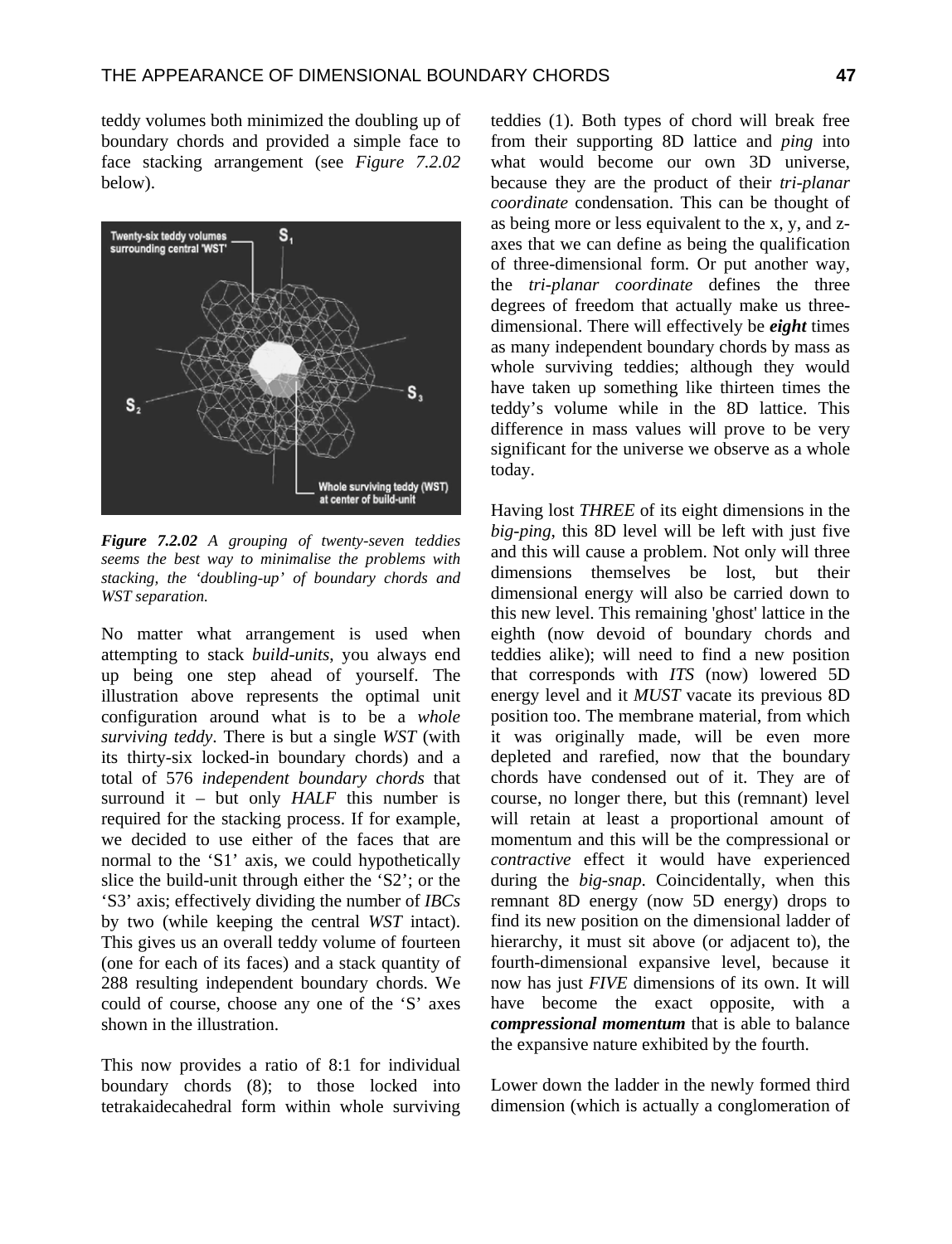three-dimensional components rather than a dimensional plane of its own); independent boundary chords and whole surviving teddies have appeared with a particle separation corresponding to that of the *big-snap*. It should be remembered that 'time' is not included here, although 'scale' *WILL* be part and parcel of 3D existence, because it will be buoyed and supported by the existing fourth-dimension.

### **7.3 The extent of the big-ping**

Estimates for the overall size of this embryonic 3D universe cannot be made with any certainty, as there are still and will probably always continue to be too many unknown quantities. However, by considering the proposed structure of the 8D lattice; current estimates of the *baryon number* and the possible maximum (assumptive) teddy size at the moment of the big-ping; it *IS* possible to gauge a very rough size for this, the first stage of our three-dimensional existence; if only for the purposes of illustration. The *baryon number* can be considered here as an estimation of the total number of protons and neutrons thought to exist in the observable universe and this is by no means a fixed quantity. I have found two conflicting values for this number already; one<sup>1</sup> in the region of  $10^{78}$  and another<sup>2</sup>, which is one hundred times greater at **10<sup>80</sup>**. For the purposes of this coming exercise, I will use the latter.

This quantity could also broadly be used to represent the total number of *whole* tetrakaidecahedra that survived intact after they pinged into what was to become our part of the universe. Thirteen times as many *teddy volumes* as this *didn't* however, make it here in one piece, but in order to try and arrive at a conservative figure for the overall number of condensed-out boundary chord tetrakaidecahedra suspended in the 8D lattice *PRIOR* to the big-snap, we will add just the mass difference - or *eight* times the *WST* quantity to the baryon number which is itself, only hypothetical. This conservative approach will provide an estimated original overall 8D baryon count of something like *9.0 x 10<sup>80</sup>*.

As this model will also assume an initial condensed-out minimum teddy size roughly comparable to that of the hydrogen nucleus (or a proton or neutron) - this will allow a *prestretched* teddy volume of *circa 2.14 x 10-39 cm3* . As the whole surviving teddy represents the proton in this model anyway, this is not really too much of an assumption. Multiplied by the overall baryon count mentioned above, this will give an estimated volume for the 8D lattice; prior to stretching and the onset of the inevitable bigsnap, of *c.* 1.92 x 10<sup>42</sup> cm<sup>3</sup> and this in turn equates to a radius of around *7.72 x 1013 cm* - or *circa 772 million kilometres*. Visualised at the same scale as our Solar System, this would seem to give the embryonic eight dimensional prestretched universe a radius that more or less coincides with the mean orbit of Jupiter, (see *Figure 7.3.01* below).



*Figure 7.3.01 A possible estimated size of the 8D embryonic universe after the condensing out of threedimensional boundary chords, prior to their stretching and inevitable 'big-snap' (not to scale).*

As this net-like lattice of condensed-out boundary chords continued to expand due to the influence of fourth-dimensional scale; it will be assumed that at this stage, each tetrakaidecahedral member of this lattice (although all joined together), will increase their volume in-step with 4D scalar expansion, eventually attaining a radius comparable to that of hydrogen's single electron orbit when in its ground state. Again, based on the baryon number quoted above, this will allow the eighth-dimensional lattice to stretch and attain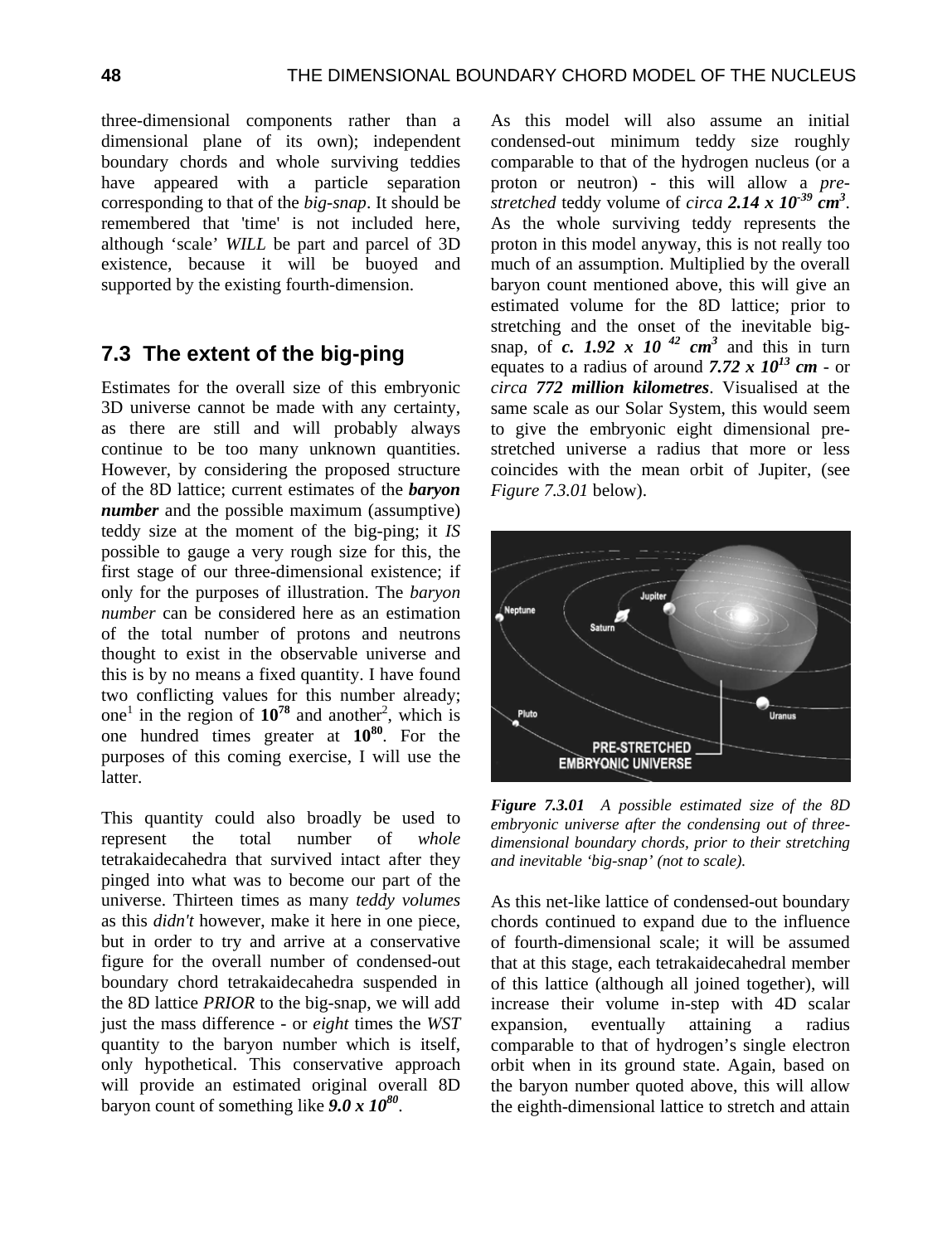a radius of something like *c.* 4.82 x  $10^{18}$  cm which in more recognisable terms; means that the radius of such a body would have expanded to the equivalent of just over *five light years* at the moment of the *big-snap* and the *big-ping* that followed it. The size of our own 3D part of this embryonic universe, now with all its baryonic and fermionic material made from the dimensional boundary chords that would ultimately form the galaxies, the stars, the planets and eventually us would in this scenario, have therefore attained an overall diameter only a light year or so greater than the distance from our Sun, to the brightest star in our night sky, namely Sirius, the 'Dog-Star'.

#### **7.4 A change in environment**

This embryonic universe would not only have been extremely small by current standards, but extremely energetic, as boundary chords and teddies alike, inherited energy and momentum from the big-snap itself. Collisions in this early cosmos would have been commonplace and this would have almost immediately prompted the next stage in the evolutionary process of the now *independent dimensional boundary chords* and the *whole surviving teddies*. The energy of the big-snap; that of the big-ping *AND* the energy release from constant boundary chord to boundary chord and teddy-to-teddy collisions, would also produce a great deal of heat.

This crowded early 3D cosmos, perhaps only a little over ten light years across, would be full of fast moving independent dimensional boundary chords and whole surviving teddies – in essence, the same mass as we calculate for our universe today. This is a tremendous amount of material in such a (relatively) small space and the incidence of collision, coupled with the inherent energy carried over from the eighth-dimension, would probably produce temperatures and pressures that may have been almost comparable to those believed to exist within the core of stars today. Suffice to say, that interactions between both teddies and independent boundary chords, would now be within an environment that may also have promoted an early form of nucleo-synthesis and this will be explored in due course.

As far as the boundary chords are concerned, such elevated temperatures would probably be linked to string vibration within their structure and this in turn, would produce an elevation in their energy levels. Some of this would have been radiated as heat, while a proportional amount would be emitted as *higher* wave energy - all of which in this model, would be in the form of dimensional boundary surface waves or *dimwaves* (see the previous chapter). This would provide both the emphasis for the further evolution of our 3D universe *and* a catalyst for a reconfiguration of the whole, surviving teddies themselves. First of all though, the change of environment between the original 8D lattice and the teddies' new lower 3D/4D home should be examined in a little more detail.

Considering the possibility that the original 8D teddy-lattice would be made up entirely from tetrakaidecahedral cells, in which each and every teddy cell was connected to and supported by its neighbours and visa-versa, it would be pretty rigid or almost crystalline. The logical response to what these objects would look like as one tries to visualise these newly pinged-in whole surviving teddies, would be as almost singularly isolated, solitary tetrakaidecahedra in their own right; floating around in what has now become our own space (see *Figure 7.4.01* on the following page). However, this exclusively *EIGHT*-dimensional configuration would not have lasted very long in our 3D world for *TWO* important reasons. Firstly, the whole surviving teddies would no longer be supported within the overall structure of the tetrakaidecahedral lattice as they *pinged* into 3D space individually (their teddy lattice broke-up in the big-snap). It would have been this configuration, comprising countless interconnected tetrakaidecahedra up in the eighthdimension, that would have given them form and stability in the first place.

Now in 3D/4D space, their mutual rigidity would have disappeared as they experienced the bigping and their shapes would shift and shimmer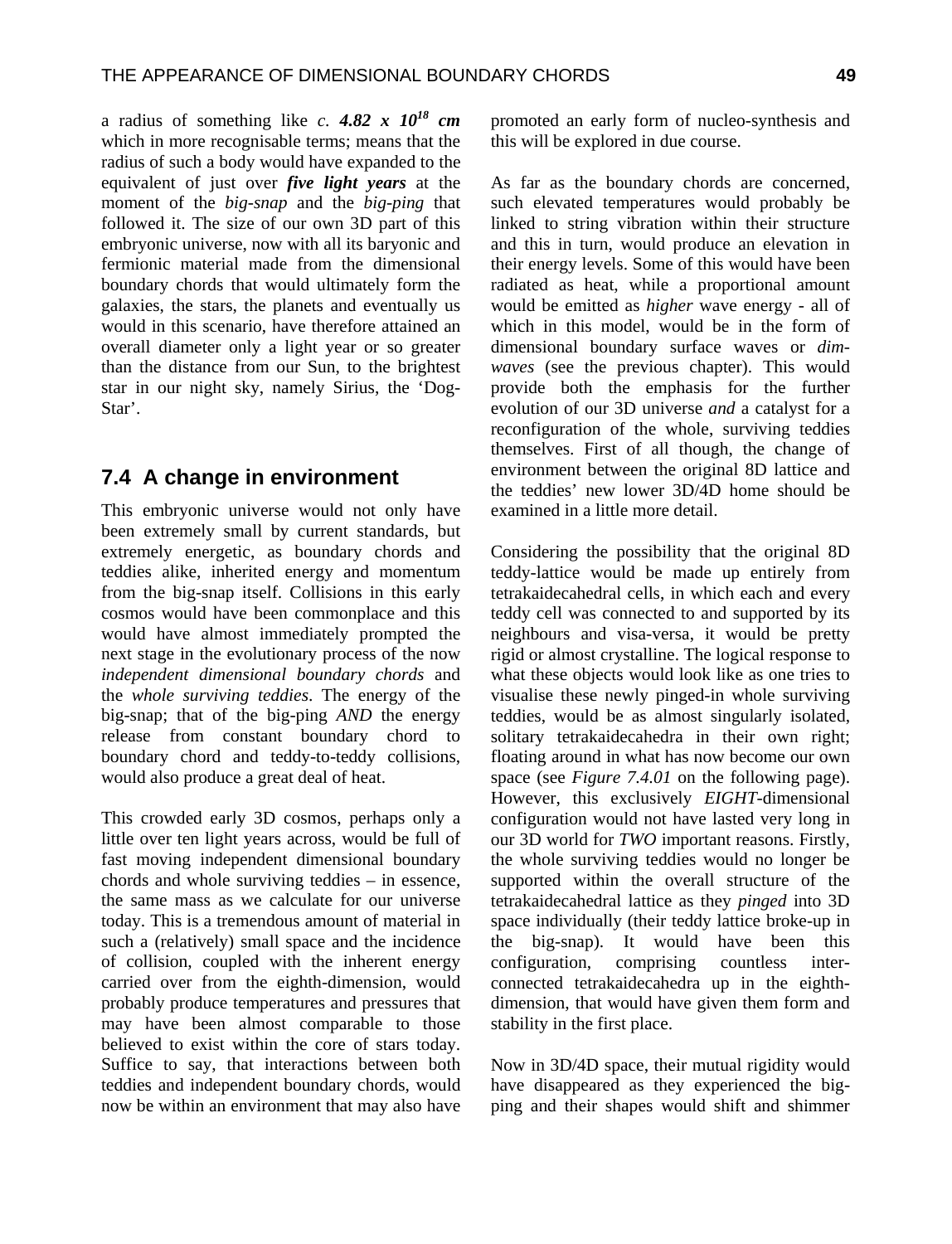like soap bubbles as they tried to strive for equilibrium in this different environment. Secondly, there would be a great deal of heat which would be the result of vibration in the boundary chords, the excess of which would be dissipated as *dimensional boundary surface waves* (or *dim-waves*). These vibrations or resonances – may have in turn, created a somewhat looser bond between 'HSH' string components and this may have assisted in what was to happen next. There would also be a lot of inertia carried over from the initial big-snap, mainly in the form of spin; some of which, may have been translated into what can be called *facespin bias*.



*Figure 7.4.01 Whole surviving teddies ping into our 3D universe along with the independent boundary chords. The teddies each comprise a total of 36No. locked-in, originally HSH configured boundary chords.*

It should be remembered that these objects are comprised solely of *dimensional boundary chords* and these are the product of a condensation of secondary energies that began to reduce at the *triplanar coordinates* within the original 8D lattice. The *whole surviving teddies* have been described as containing a total of thirty-six of these boundary chords, but this is actually a little misleading. They should be considered as containing a total of thirty-six *dimensional boundary chord volumes*  $(V^{dbc})$ , as in reality, there are no real physical distinctions between one chord and the next within the body of the teddy. They are if you like, 'all in one piece'. The closest analogy to this, is to try and imagine the teddies as a little like 'dye-cast' lead soldiers that once removed from their mould, appear to include separate musket, lance and other military regalia although they are in reality, just a single metal casting.

It was stated in Chapter Five of this submission, that the boundary chords would be made up from the condensed-out string components of two hexagonal and a single square secondary membrane energy (within the 8D lattice) and this *dimensional boundary chord volume* (*Vdbc*) would therefore be equivalent to:

$$
V^{dbc} = HSH,
$$

which provides a three-dimensional value for the combination of single-value 8D boundary strings that condense at this *tri-planar coordinate*. This 3D value requires referencing to the scale of processes that we know to occur within our world and this can be tackled in one of two ways. There is unfortunately, no way of calculating for sure, what the scale of the 8D lattice is (or was) at the time of the big-snap – even though the currently held baryon number does go some way in helping us to visualise this. One solution would be to try different permutations of scale on what would basically be a *trial and error* basis - but with so many variables available to us (especially within such an early development stage of this model); this is not a very satisfactory method of trying to achieve such a result. Instead, we could look at what the 3D results of the big-snap and the bigping may have produced in terms of measurable phenomena here in our neck of the woods. In other words, what are the scale of processes that would match those of the teddies, once they have actually appeared in our world and can one work backwards from here?

At the atomic level in our three-dimensional universe, it could be argued that we can recognise *TWO* different scales that relate to size (*10-08 cm* for the electron shell and  $10^{-14}$  cm for the nucleus) and another, somewhat more subtle relationship for mass  $(10^{-31}$  kg for the electron mass and  $10^{-29}$ *kg* for the nucleon's components). The mass is more of interest here because it was postulated earlier, that within the 8D lattice, there was not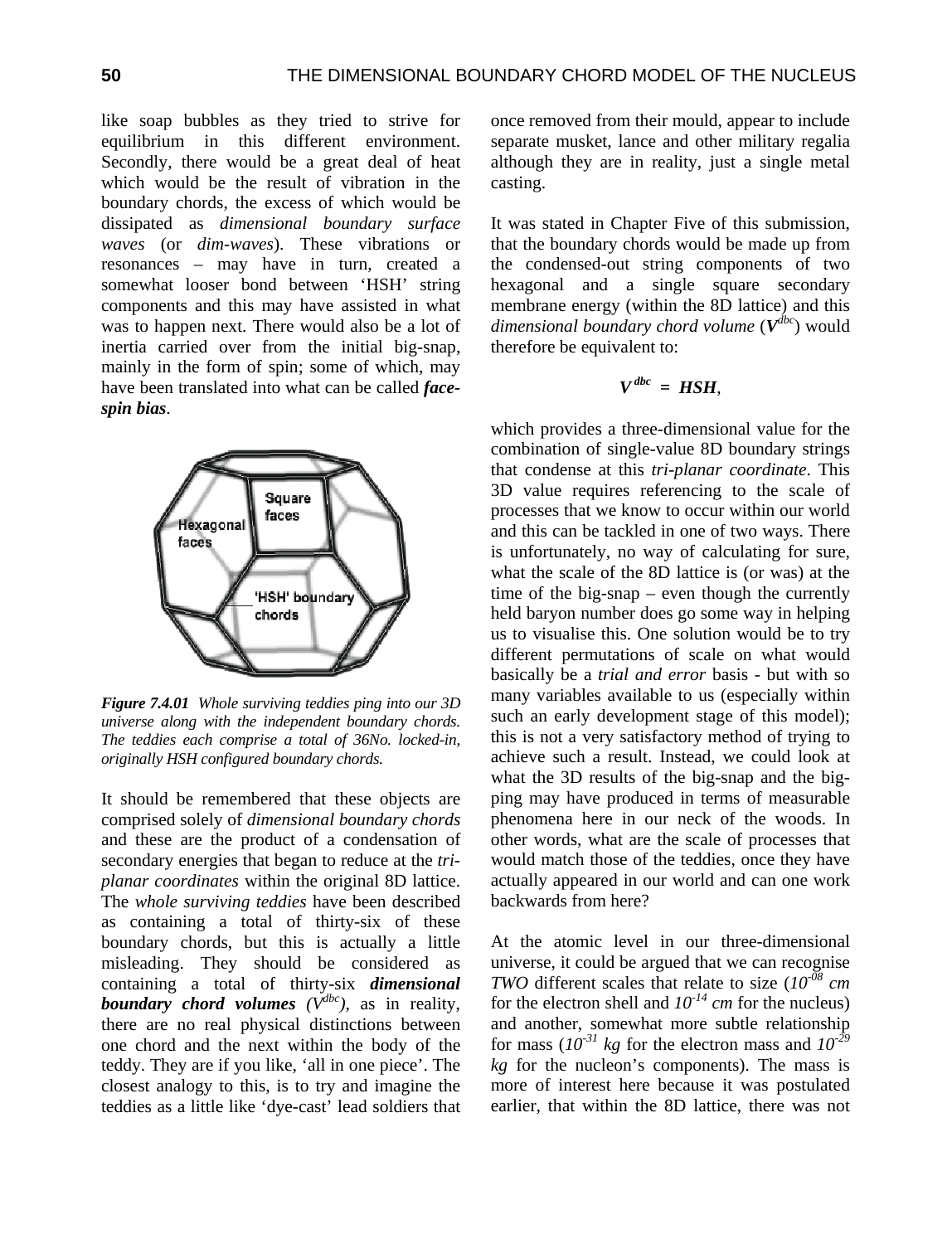(as yet) any differentiation between volume, area, mass or density *(VAMP = 1)*; because these are three-dimensional parameters that had not yet evolved.

This would allow the *Vdbc* calculation illustrated above, to translate this *tri-planar area rule* (of basically *H x S x H*) into a more usable value. This also means that because there was this lack of differentiation between these (3D) parameters within the confines of this model at the time of the big-snap and the big-ping, this rule of nondifferentiation would still hold firm and therefore:

$$
V^{dbc} = M^{dbc}
$$

where the latter represents the *dimensional boundary chord mass*.

This may all seem to be a somewhat curious 'play with numbers' and the reader may be puzzled by what could also be called the 'coincidences' within what is about to come. Perhaps curiously enough, there is also no need to employ longwinded differential equations, or higher mathematical acrobatics with which to argue such a case - simply because they do not appear to be necessary within what is basically a simple, straight-forward model. It has already been stated in an earlier chapter, that any *real* solution to the puzzle that is our universe, may be based on very simple truths; which may include nothing more intricate than the beauty of simple geometry. This all boils down to a matter of *simplicity* and in this model at least, this will involve *only* those perfectly simple arithmetic functions of addition, subtraction, division and multiplication. Such an *underlying* simplicity is *ALL* that is required to understand how the dimensional boundary chords work – both in their origin, their subsequent evolution *AND* in the way they perform here, in our own now differentiated 3D/4D world.

The *dimensional boundary chord volume* (which is in itself, a very simple arithmetic concept); has already been given its own value in a previous chapter and this was equivalent to *0.04687*; originally derived as it was, from the area calculation that was derived from its hexagonal

and square membrane components or percentages thereof (where the boundary chord value could be said to be equivalent to *'HSH'* or *0.4330 x 0.2500 x 0.4330*).

The stretching of the 8D lattice (because of continued 4D expansion) had to ultimately come to an end with what has affectionately been dubbed the big-snap, when independent dimensional boundary chords and whole surviving teddies all broke free from the lattice from which they were born, when they had achieved a size comparable (in this model) to that of the atom, or *circa*  $10^{-08}$  cm. This would give the boundary chords themselves a length of around  $10^{-09}$  cm and at the instant of the big-snap, this value would be imprinted on these components as they pinged into the supporting fourth-dimensional environment; while at the same time, undergoing an *elastic rebound* as a result of their period of stretching within an eighth-dimension setting.

Although it could be argued that these statements are still more than just somewhat assumptive at this stage, this procedure of attempting to make a firm reference to processes a little closer to home does however, allow the area calculation mentioned previously, to produce a more realistic *'HSH'* value – and this will consequently allow us the opportunity to refine the dimensional boundary chord values shown on the previous pages to  $0.4330 \times 10^{-09}$  for the 'H' component and  $\overline{0.2500 \times 10^{-09}}$  for the 'S' and therefore overall:

 $(4.330 \times 10^{10}) \times (2.500 \times 10^{10}) \times (4.330 \times 10^{10})$ *= 4.687 x 10-29*

and this conversion has been incorporated into what was originally presented as *Figure 5.4.02* in Chapter Five – but now revised and included as *Figure 7.4.02* on the following page.

As the *dimensional boundary chord volume* (*Vdbc*) will be equal to the *dimensional boundary chord mass* ( $M^{dbc}$ ) because of our *VAMP=1* statement within the original 8D lattice from whence it came; this important relationship can now be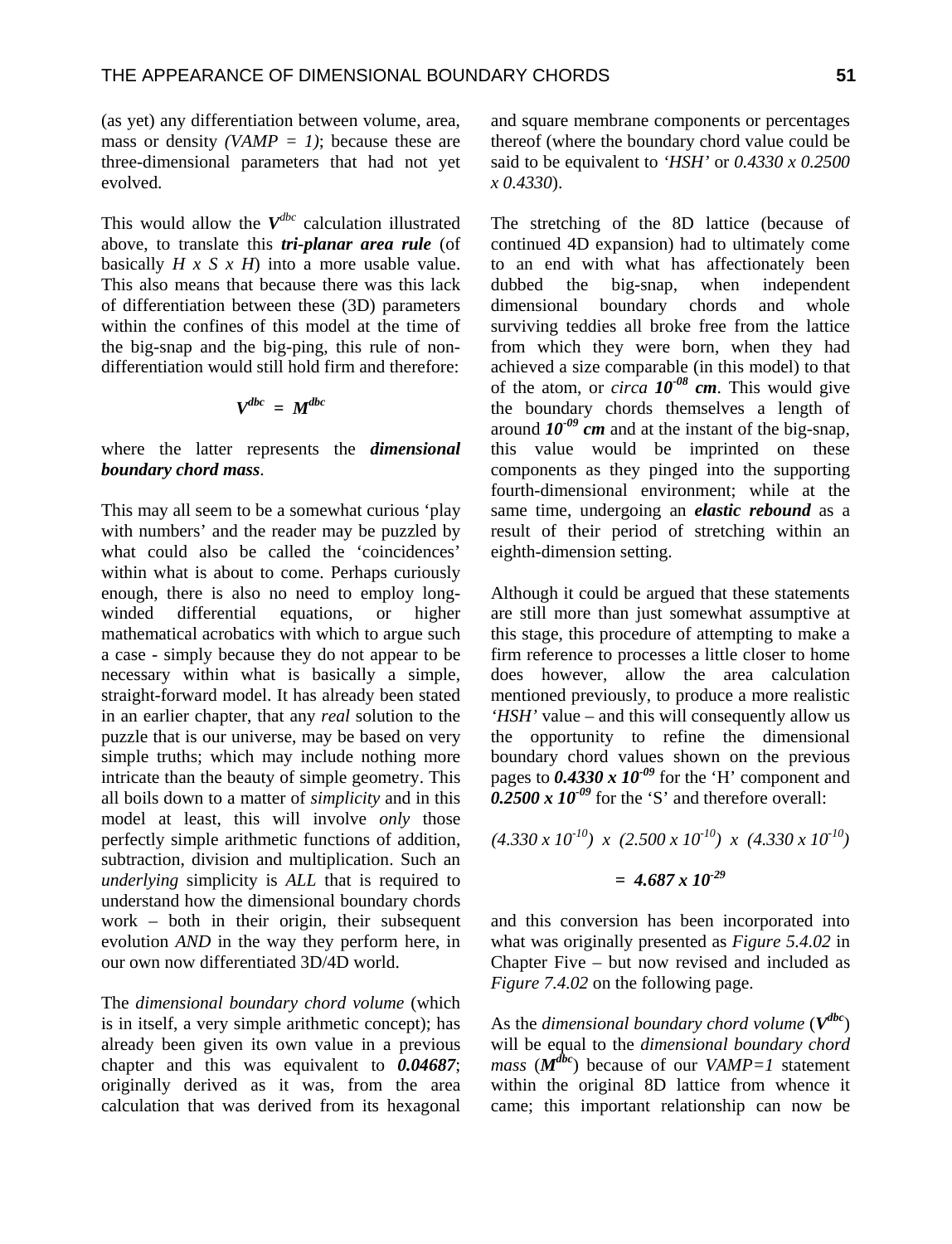expanded upon and expressed as:

$$
M^{dbc} = 4.687 \times 10^{-29} kg
$$

Independent boundary chords will break free from their 8D lattice and ping into our own three and four-dimensional part of the universe, with a mass therefore equivalent to  $4.687 \times 10^{-29}$  kg.



*Figure 7.4.02 The boundary chords will arrive in 3D/4D space with an imprinted dimensional boundary chord value derived from their 8D lattice size, immediately prior to the big-snap.* 

The whole surviving teddies on the other hand, will each comprise a total mass that will be equivalent to *thirty-six times* this individual dimensional boundary chord value, or:

36 x 4.687 x 10<sup>29</sup> kg, therefore,  
36 
$$
M^{dbc}
$$
 = 1.687 x 10<sup>27</sup> kg

As both independent boundary chords and whole surviving teddies *ping* into 3D space, they are now pretty much (complete) quantities in their own right. It should be noted here, that this particular mix of kilograms and centimetres may not be quite what convention dictates, but in this setting, it works quite well.

The new environment in which both whole surviving teddies *and* independent boundary chords now find themselves will however, induce a series of reconfigurations prompted by these surrounding - that in the case of the whole surviving teddy, will involve a further 'split' in the boundary chord material. As will be seen shortly, these *new* string components will be of a slightly *different* value when compared to those of the original tri-planar coordinates. As postulated earlier in this chapter, a combination of environmental effects such as pressure, heat and induced *face-spin bias* will all contribute towards an unavoidable change in the nature of the whole surviving teddies. The independent boundary chords will fair no better and these will be examined in a subsequent chapter.

The newly appeared teddy would have entered our world as a rather unstable object in the first place and *face-spin bias* can be described as the tendency of the boundary chords to exhibit an induced spin centred on and around the hexagonal faces of the teddy (see *Figure 7.4.03* below). This would have been caused initially, by the break-up of the 8D lattice, where independent boundary chords had been forced to separate from the whole surviving tetrakaidecahedra.



*Figure 7.4.03 A component of 'face-spin bias' will be inherited from the inertia of the big-snap, which will manifest itself as a rotational tendency of the boundary chords that mark the edges of the hexagonal faces. This will create 'spin-conflict' within the body of the teddy.*

This rotational tendency of the teddy's chords will also induce a *spin conflict* within the *WST* where two chords meet, as this becomes an area where *double* the volume (or chord mass) is basically trying to fill the space taken up by just a *single* chord volume. Coupled with what has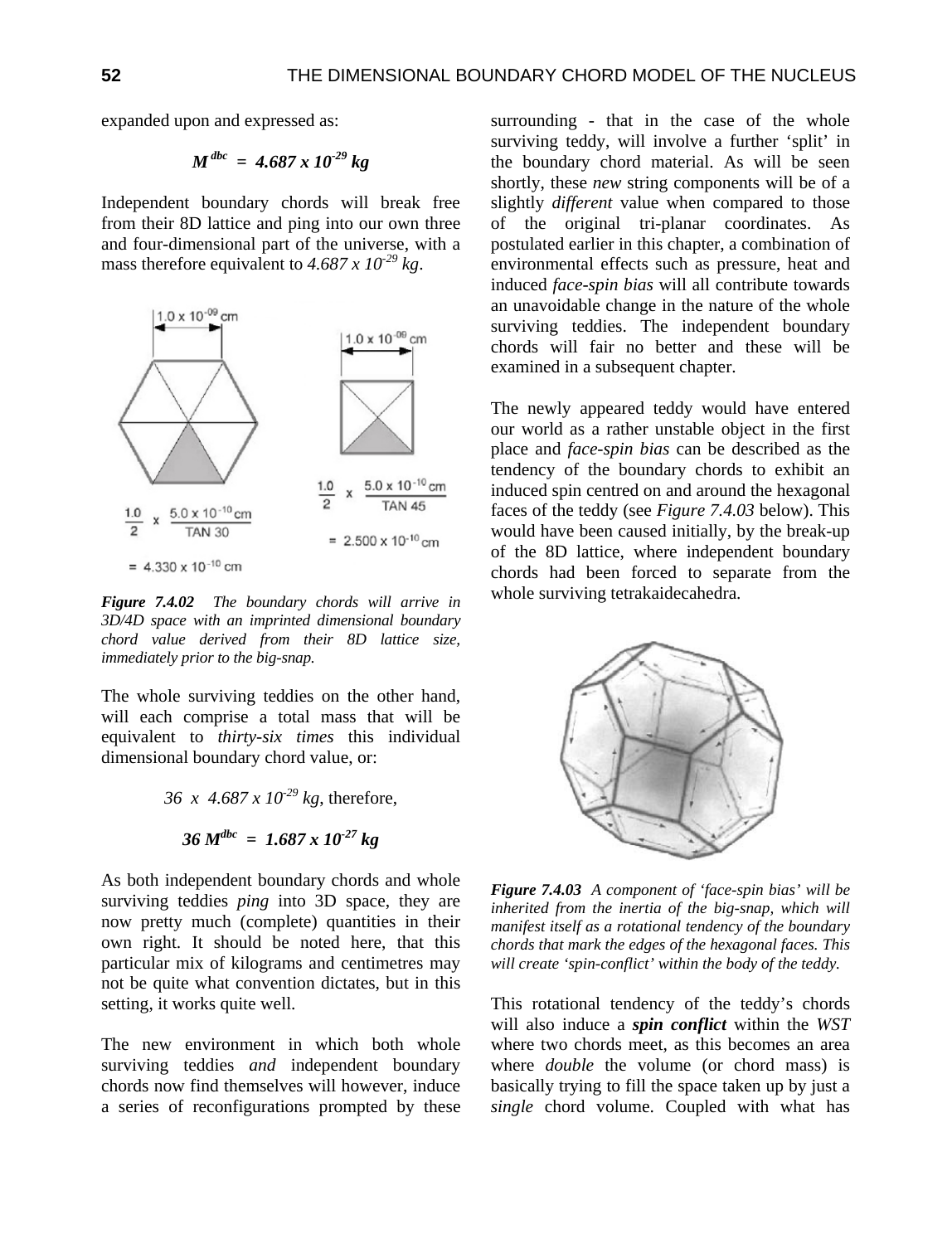become an un-confined surrounding space and the resultant heat of this embryonic universe; a reconfiguration will occur as this unstable teddy begins to strive for a new equilibrium.

### **7.5 Stage 1 reconfiguration**

This will basically take the form of two distinct stages. The *face-spin bias* will try to push two boundary chord volumes into a single space, which will result in a separation at the *point of convergence (POC)* where two hexagonal faces meet. These *POCs* are actually the areas where the individual boundary chord volume (or boundary chord mass) is situated and it is here that the chords start to separate first. The individual boundary chord mass must be conserved and this will continue to occur at the *POC*. The overall structure of the teddy will also be conserved (i.e. its fourteen tetrakaidecahedral based surfaces) and this will necessitate the twoway split of the chord material into two series of differently sized, equally valued chord components (see *Figure 7.5.01* below).



*Figure 7.5.01 With spin conflict and other physical influences playing their part, the original teddy must reconfigure its boundary chords in order to regain its equilibrium.*

This has the effect of altering the teddy's *POCs* so that they are now points where *TWO* chord components come together to produce the original

dimensional boundary chord value (and thus mass) and allow unhindered rotation of chord components, centred around the hexagonal faces. The new, previously square faces will not (at this stage) exhibit *face-spin bias* because they are trapped between contra-rotating areas bounded by four (previously hexagonally shaped) circular chords.

The second significant event in the reconfiguration of the teddy is that dimensional energies will have changed. The original boundary chords were all of the same threedimensional mass equivalence and therefore three-dimensional energy and this produced the teddy's overall mass signature of *1.687 x 10-27 kg* shown on page 52. A dimensional boundary chord mass is *still* produced by the teddy's *POCs*, but there is a subtle difference because of the resultant split within these chords. Each original boundary chord *POC* was of the same finite length (with thirty-six in total) and each of these produced a mass component equivalent to *4.687 x 10-29 kg*. The *POCs* configuration has changed however and can now be considered as comprising *TWO* different chord components that must combine to conserve this same dimensional boundary chord value.

Therefore, each of these new chord components must contribute half of the original dimensional boundary chord mass or 2.343 x  $10^{-29}$  kg. This new configuration will also provide a solution to the spin conflict at these *POCs*. At each side of these convergent areas, the new circular chord components arc away from the *POCs,* which seems to suggest that the interaction that produces the dimensional boundary chord mass, does not involve *ALL* the finite boundary chord length of the original teddy, (refer to *Figure 7.5.02* illustrated on the following page).

This may at first sight, appear to be a minor geometric detail, (tiny when one considers the scale of these things); but these are areas of *halfchord* interactions and therefore each must have *circa HALF* the energy level – as opposed to the full 3D energy level at the exact 'point of convergence'. These subtle differences will need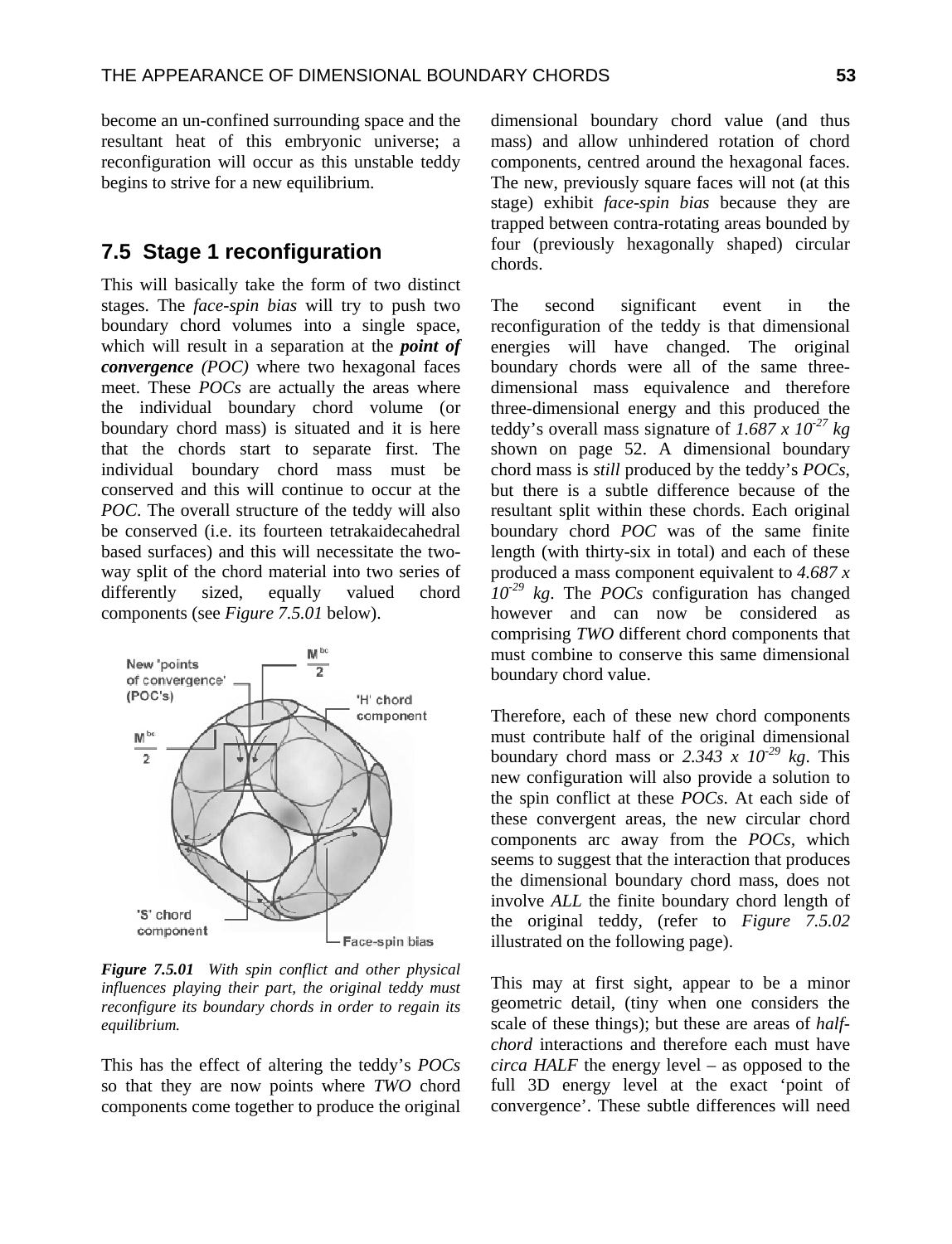to be explained in the context of this model, before proceeding any further.

The concept of dimensional energy was introduced in Chapter Two and is simply the principle of applying different energy levels to differing complexities of dimensional form. It was also surmised that the relationship between first second and third-dimensional energy levels would follow a simple rule of increasing magnitude in the form  $10^1$ ,  $10^2$  and  $10^3$  etc., as one climbs up the dimensional ladder of hierarchy.



*Figure 7.5.02 The apparent difference in POC length between the original and reconfigured teddy could produce a difference in apparent mass.* 

The configuration of the (new) 'points of convergence' may not transfer the same amount of three-dimensional energy to the environment as those of the original teddy configuration and this may cause a perceived mass difference between the two; (this will all be dealt with in much greater detail within a later chapter). Mass or inertia will therefore, be relative in our world and considering the fact that we and our instruments are three-dimensional in nature anyway, the perceived results of any such measurements we make can only (at this moment in time at least), be three-dimensional in nature. This is not to say that any missing mass is not there – we may simply be unable to detect it at present. For example, if the cube pictured in *Figure 2.3.01* in Chapter Two is allowed to represent an overall mass comparable to that of the dimensional boundary chord  $(M^{dbc})$  or 4.687 x  $10^{-29}$  kg, its two-dimensional equivalent could be said to equate to:

$$
\frac{M^{dbc}}{2D} = \frac{4.687 \times 10^{-29}}{10^2} = 4.687 \times 10^{-31} \text{ kg}
$$

This would produce a new mass value of *4.687 x 10<sup>-29</sup>* minus (-) *4.687 x 10<sup>-31</sup> or <i>4.640 x 10<sup>-29</sup>*, but this does not infer missing mass at all, it merely misses a three-dimensional interaction that makes it so. This idea will be explored more fully in Chapter Nine of this submission, when interactions occurring within the nucleus itself are looked at in much more detail.

Making up the greatest percentage of these new three-dimensional objects by far, are the *independent dimensional boundary chords* that resulted from the break-up of the majority of tetrakaidecahedral cells during the big-snap. These are the teddies that *DIDN'T* make it 'whole' as they appeared into 3D/4D space. There would be eight times as many boundary chords by mass, as there were equivalent 'locked-in' versions, contained in the *whole surviving teddies* and these too, would appear in our 3D/4D space at exactly the same time. Unlike the reconfigured teddies however, the independent boundary chords can be considered as ready-made, isolated chords in their own right.

Originating from the same three boundary strings, (just like those of the original teddy), they will exhibit the same original values thus:

$$
4.330 \times 10^{-10} \, (H) \times 2.500 \times 10^{-10} \, (S)
$$
\n
$$
\times 4.330 \times 10^{-10} \, (H)
$$
\n
$$
= 4.687 \times 10^{-29} \, kg
$$

Although these bodies comprise the same material as the teddies, their geometry is very basic and now being solitary single-chord entities, they will retain this original value for the time being at least. Their mass in our world will be just a thirty-sixth that of the teddies' and they *will not* display any face-spin bias because they are not subject to the tidal-like forces that existed within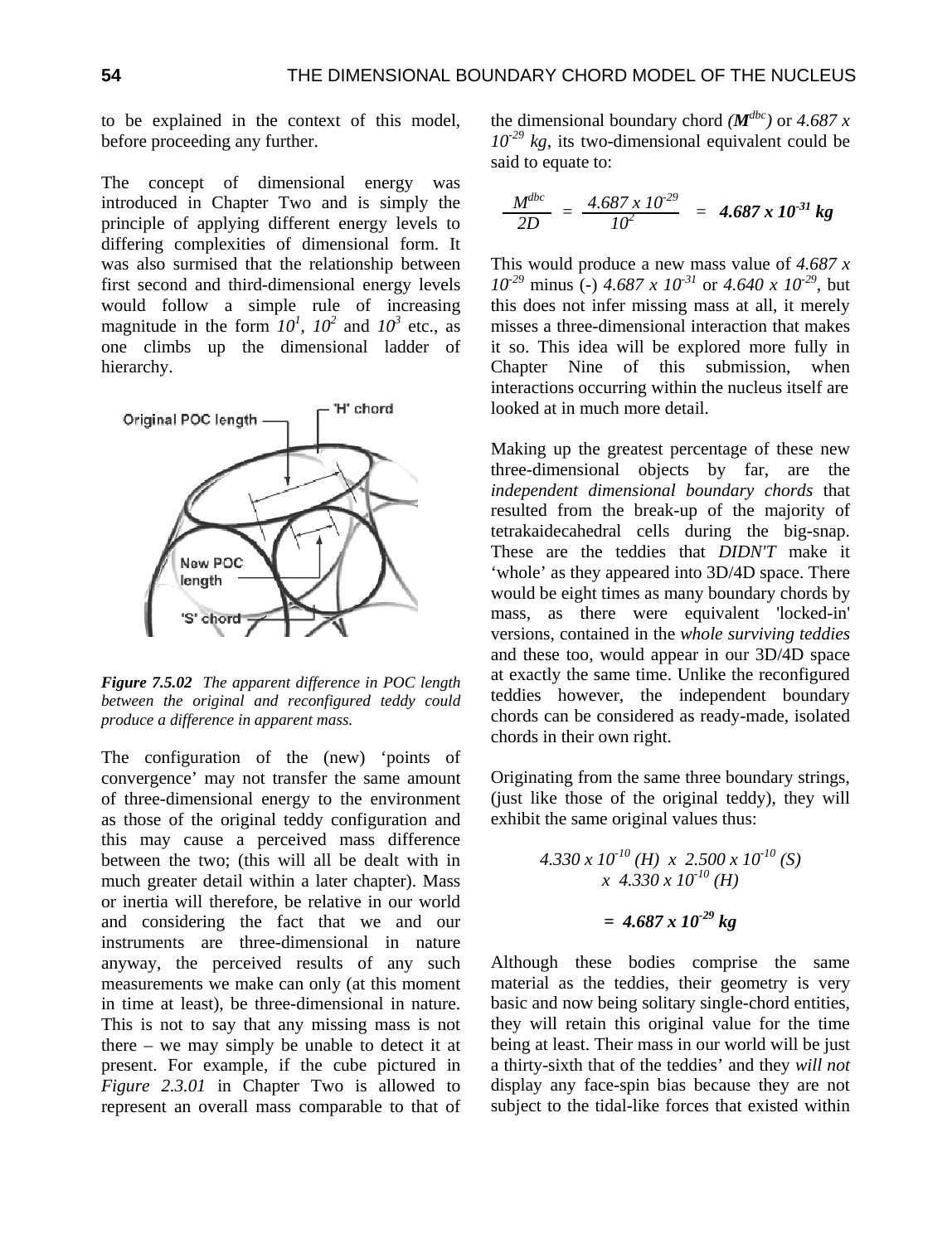the body of the original whole surviving tetrakaidecahedron. They will therefore, be devoid of any corresponding charge (and this concept will be dealt with in a later chapter). In the early 3D universe however, they will still undergo collision and change and this will ultimately result in a collection of independent dimensional boundary chords that may exhibit different (but intimately related) characteristics. They will take a slightly different evolutionary path towards reconfiguration, primarily because of their different physical appearance.

The independent dimensional boundary chords (or *IBCs*), can be considered as chords with open, or loose ends, whereas those of the teddies become closed, circular varieties. *IBCs* will be described more fully in Chapter Ten of this submission.



*Figure 7.5.03 If independent boundary chords (A) gain 'spin' they may curl-up (B-D) into tight balls or particles (E). Although shown as three strings in the figure, they would probably resemble singular rods.*

Without connections to other boundary chords, (like those that make up the original whole surviving teddies), these loose-ended animals will more or less resemble tiny rod-like structures when they *ping* into our 3D/4D environment (rather like the confectioner's 'hundreds and thousands' used in cake decoration). Interactions with each other – or indeed with other phenomena may however, endow them with their own 'spin', which under certain conditions, may encourage them to curl up into tight balls or particles (see *Figure 7.5.03* above).

The nature of the 8D lattice and the way in which the tetrakaidecahedra can stack together with no resultant 'free' space between them, dictates the ratio of teddies to boundary chords that enter 3D/4D space. Taken as a relationship, the total number of whole, surviving teddies that manifest themselves into our world after separating from the 8D lattice during the big-snap, can be called *ONE*; while the total number of independent boundary chords (not including the teddies) will equate to *EIGHT*. Taken as a whole though (or *8 + 1 = 9*), the strings from which both *IBC's* and teddies were originally made – will be *three-times* this number (there are three strings to each original boundary chord), or a total of *TWENTY-SEVEN*.

These strings are descended from the original planar surfaces that formed in the fourdimensional *vacuum collapse* and can be used to represent this four-dimensional quantity in our world. As the teddies and independent boundary chords dropped from the eighth-dimensional level to their new three-dimensional position, they would actually be suspended *within* this higher dimensional plane. Therefore, taking these strings as being representative of the *numerical* quantity of 4D space, one is therefore presented with a ratio of  $1: 8: 27$  (locked-in boundary chords; to independent boundary chords; to single strings or string energies).



*Figure 7.5.04 Volumetric ratio of locked-in boundary chords (whole surviving teddies); independent boundary chords; and total string energy composition.*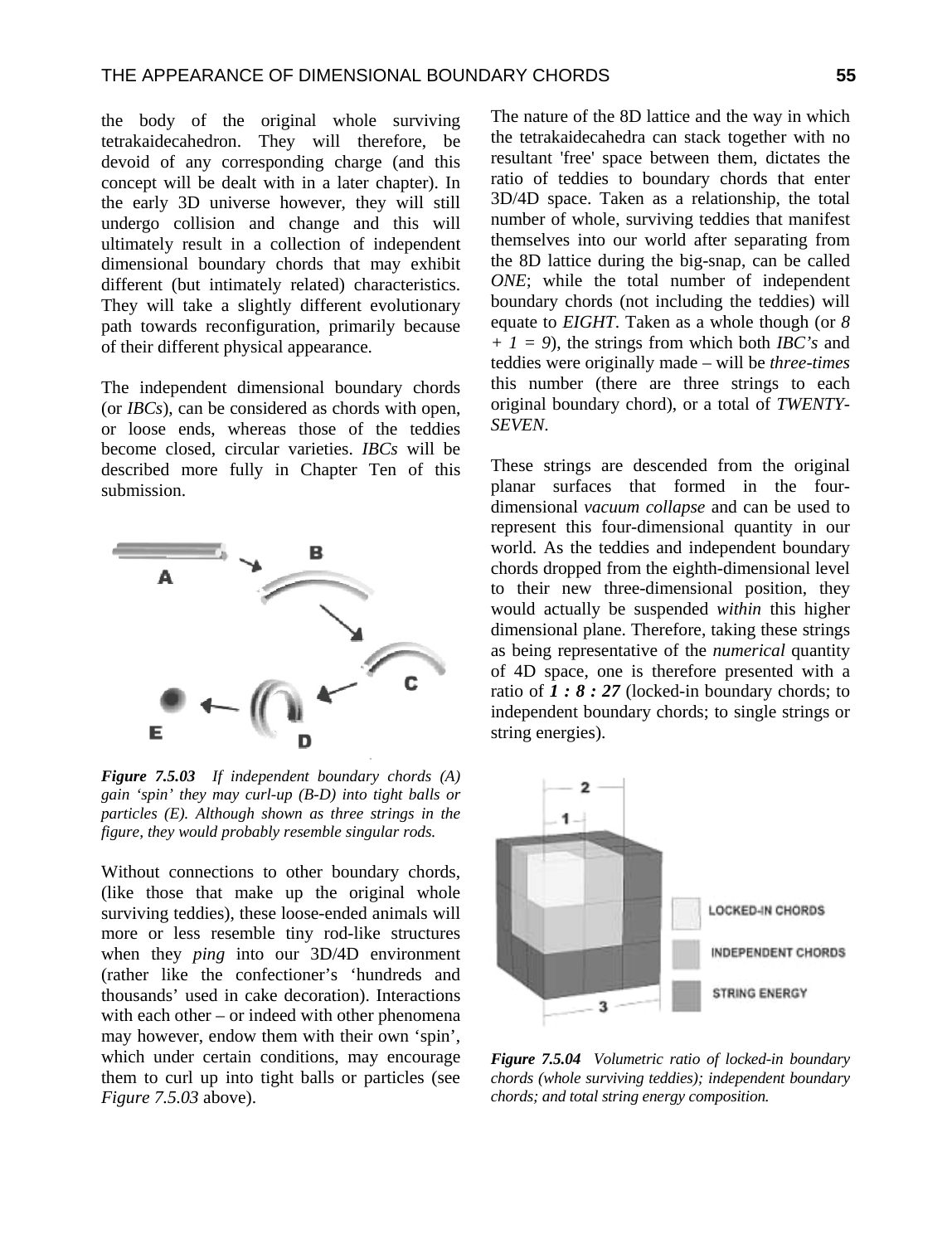This has revealed one or two interesting possibilities and in order to show the significance of what this ratio may be able to represent, it has been visualised here in graphic (or volumetric) form within *Figure 7.5.04* on the previous page.

The illustration reveals two characteristics that could be important to the working of this model. Firstly, (and perhaps not surprisingly), there appears to be a definitive relationship between all three components and the *cubed root* of their arithmetic values (i.e. *1 : 8 : 27*) can be represented by the 'perfect' ratio of *1 : 2 : 3*. Secondly, each value can be expressed as a percentage of the whole, and this becomes:

| Locked-in chords  | 2.78%  |
|-------------------|--------|
| Individual chords | 22.22% |
| String energy     | 75.00% |

The chords 'locked-in' to the *whole surviving teddies* would represent the major constituents of matter within our cosmos (i.e. the protons and neutrons), while the *independent boundary chords* can in this model, be defined as the more ethereal components we seldom observe, including the origin of what will be termed the (passive) photon and perhaps the different varieties of neutrino and others - but more about these particular animals in due course. The *independent boundary chords* can also account for what is commonly referred to as the elusive *dark matter*, currently believed to make-up the bulk of the so-called *missing* mass within the universe.

*String energy* on the other hand, is much more subtle and is an inferred quantity, representing as it does, the original lattice material (its hexagonal and square membranes), in which we – as the third-dimension, are suspended. This would seem to closely coincide with the believed definition of *dark energy*, which is currently thought to be responsible for the observed expansion of the universe and this would also be an appropriate definition within this model too.

At the (original) time of writing, the quoted figures in the press (*New Scientist* 16th February 2004)<sup>3</sup>, for the percentages of *ordinary matter*; *dark matter* and *dark energy* observed within the bounds of our own galaxy, stands at 3%; 24% and 73% respectively and these (published) figures are quite close to the percentages arrived at for the *locked-in chords*; *independent boundary chords* and *total string energies* described here. They are sufficiently different however, to suggest what could actually be the result of both 'observational error' and a change in this ratio over time, due to later interactions and environmental conditions.

The universe we actually witness around us would seem to be just a small part of a larger multi-dimensional unit whose processes and interactions has led to our own 3D existence and the material from which we are made. This has been an evolutionary process that created threedimensional boundary chords and teddies, as a by-product of events that occurred within an 8D setting. The eight-dimensional lattice, from which we originally came, would not have been far out in the depths of the cosmos, beyond the reach of even our most powerful telescopes, but instead it would have been all around us, separated *simply* by a difference in the perceived energy levels that drove it. We would be a less energetic, cooler condensation of this higher dimensional energy plane that would now be just a ghost of its former self; far beyond our current reach (in dimensional energy level terms of course).

Our own evolutionary processes would start with the reconfiguration of the original 8D lattice, as boundary chords cooled and differentiated out of the hex and square secondary membrane energies in what were perhaps a series of *membrane rupture events* that were pondered over within an earlier chapter. This material would have been carried over from the expansive fourth-dimension as scalar boundaries made contact with neighbours, producing an 8D reaction. As our material dropped because of its dimensional energy signature, it became buoyed within the slightly higher energy level that is fourthdimensional scalar expansion; just as water droplets condense out of steam. These tetrakaidecahedral bodies (or teddies) would thus